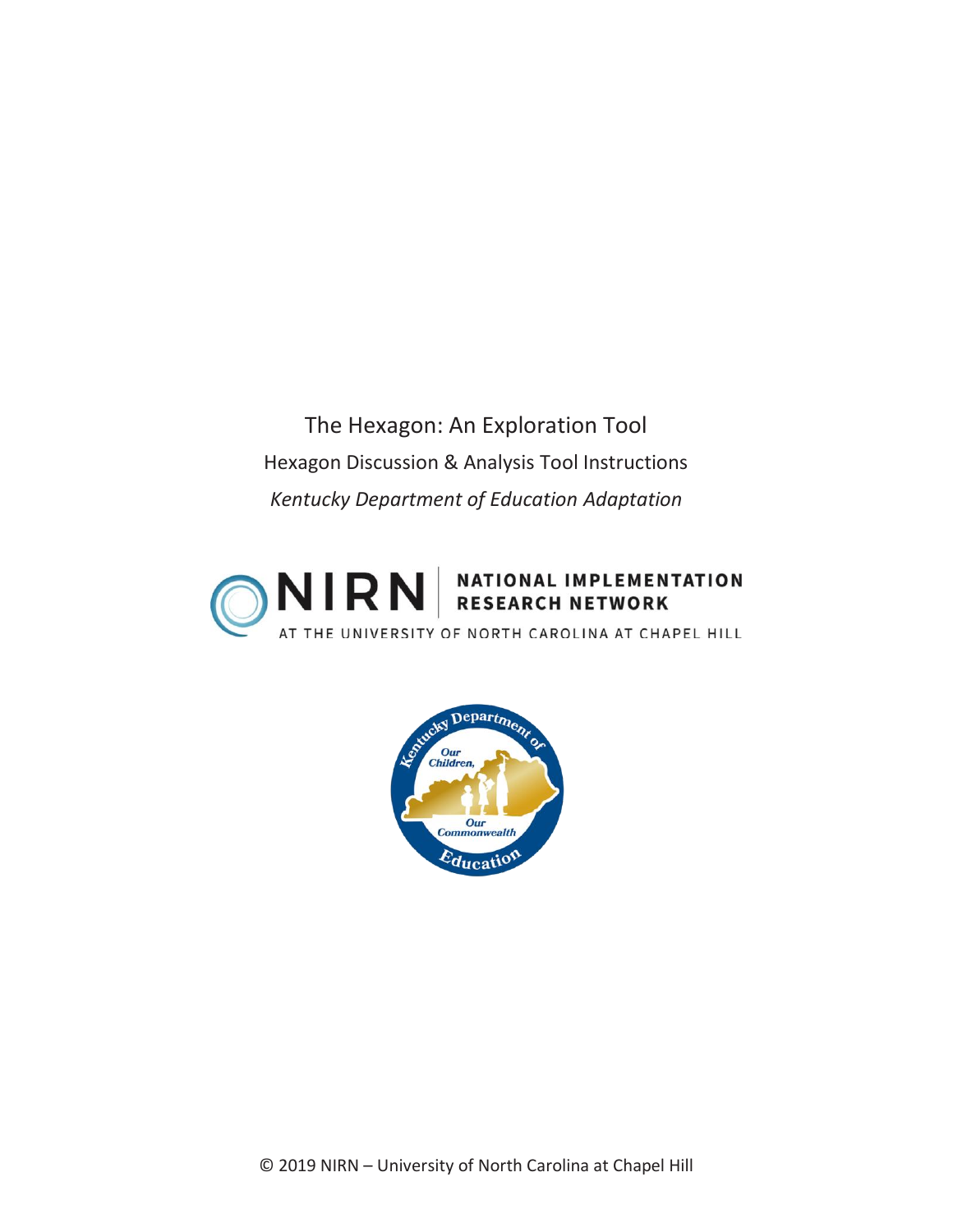© 2019 NIRN – University of North Carolina at Chapel Hill

Metz, A. & Louison, L. (2019) The Hexagon Tool: Exploring Context. Chapel Hill, NC: National Implementation Research Network, Frank Porter Graham Child Development Institute, University of North Carolina at Chapel Hill. Based on Kiser, Zabel, Zachik, & Smith (2007) and Blase, Kiser & Van Dyke (2013).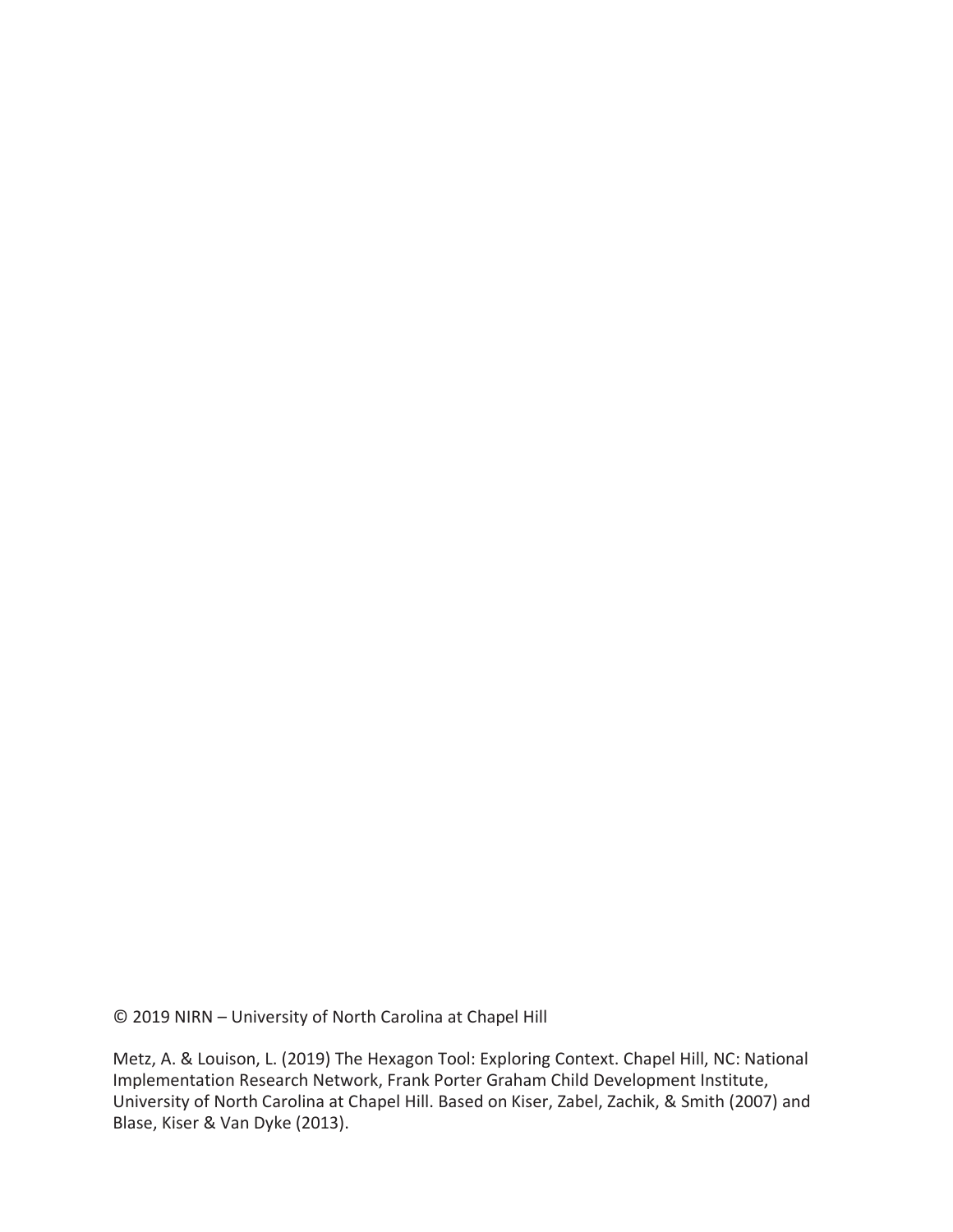## Hexagon Discussion & Analysis Tool Instructions

The Hexagon Discussion and Analysis Tool helps organizations evaluate new and existing innovations (programs, practices, curriculum, strategies, initiatives, etc.). This tool is designed to be used by a team to ensure diverse perspectives are represented in a discussion of the six contextual fit and feasibility factors.

### **INNOVATION INDICATORS**

Innovation indicators assess new or existing innovations that will be implemented along the following domains: evidence, supports, and usability. These indicators specify the extent to which the identified innovation demonstrates evidence, supports for implementation, and usability across a range of contexts.

### **SYSTEM INDICATORS**

System indicators assess the extent to which a new or existing innovation is a match for the organization along the following domains: population need, fit, and capacity. The assessment specifies suggested conditions and requirements for a strong match to need, fit, and capacity for the identified innovation.

### **WHEN TO USE**

The Hexagon Tool can be used at any stage (e.g., choosing a new innovation or strengthening one already in use) in an innovation's implementation to determine its fit with the local context (e.g., size of district, location [rural or urban], funding structure). It is most commonly used during the Exploration stage: the period when an organization is identifying possible new innovations to implement. This tool also helps to identify gaps in Initial Implementation when beginning to rethink the use of an innovation.

### **HOW TO USE**

### PRIOR TO USING

- 1. Identify broadly the need to be addressed by potential innovation.
- 2. Identify the innovation to be assessed.
- 3. Identify a team with diverse perspectives and roles to participate in the discussion. Suggested team members include leaders, managers, direct practitioners and consumers or community members.
- 4. Review the discussion questions prior to meeting to ensure any data or resources that need to be reviewed for this discussion are available. If appropriate, an organization may prioritize components for deeper exploration based on the organization's context and innovations under analysis.

### DURING USE

- 1. The team should review and discuss the questions for each indicator and document relevant considerations. The team may modify or add questions in the blank spaces provided when considering evidence for use of an innovation in a specific content area (e.g., math, literacy). Notes can be added in the available space to address unique needs and contexts.
- 2. The team should determine which Hexagon factor to begin with based on their local context.
- 3. After discussing each component, the team rates the component using the 5-point Likert scale in each section.
- 4. Using the discussion notes and ratings, the team makes recommendations about whether to adopt, replicate, or de-implement the innovation. While ratings should be taken into account during the decision-making process, the ratings alone should not be used to determine final recommendations.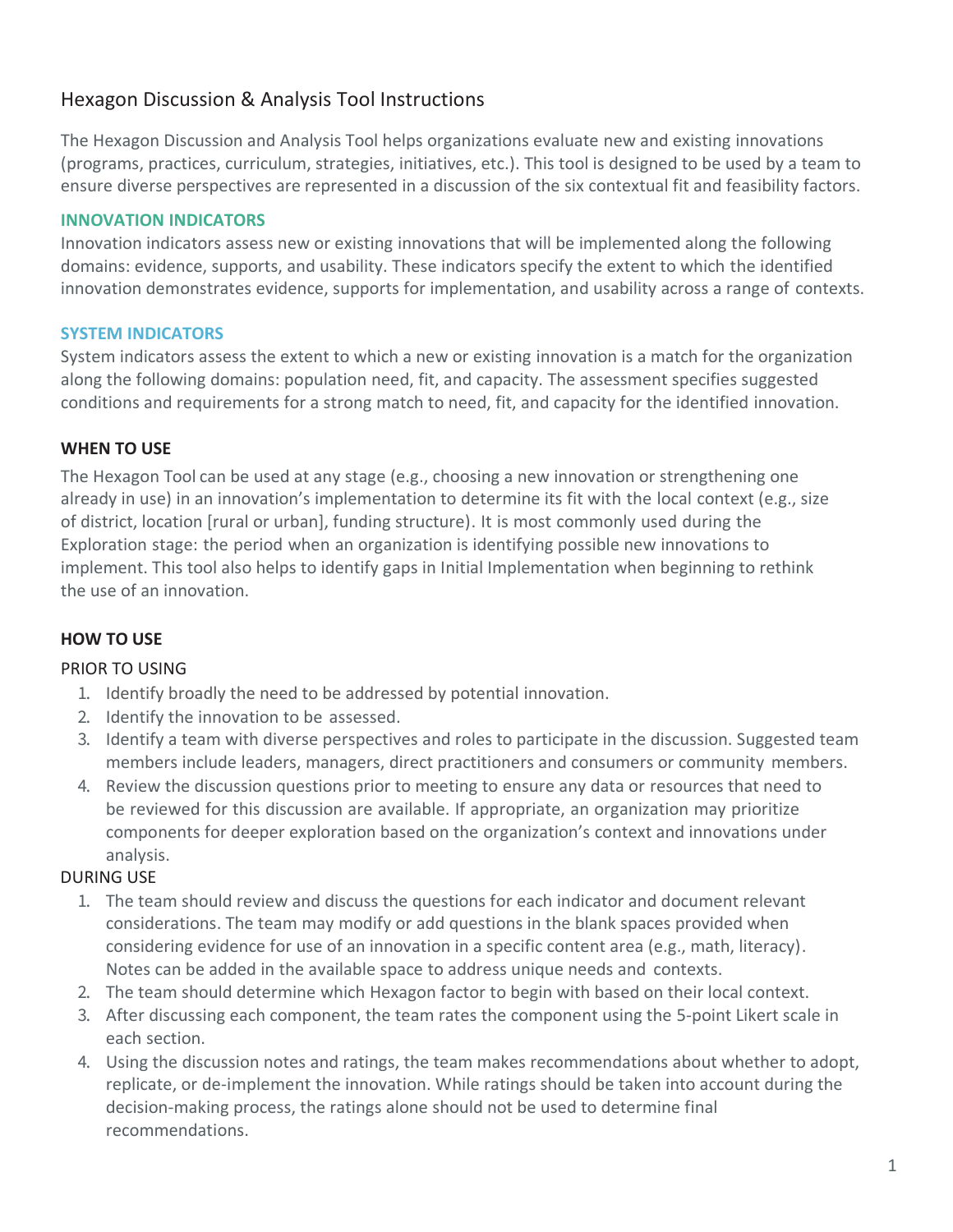### **The Hexagon: An Exploration Tool**

The Hexagon can be used as a planning tool to guide selection and evaluate potential innovations for use.

### **IMPLEMENTATION INDICATORS**

#### **SYSTEM INDICATORS** CAPACITY TO IMPLEMENT Staff meet minimum qualifications Able to sustain staffing, coaching, training, data systems, performance assessment, and administration • Financial capacity • Structural capacity • Cultural responsivity capacity Buy-in process operationalized **Practitioners Families**  EVIDENCE **INNOVATION INDICATORS** EVIDENCE Strength of evidence—for whom in what conditions: • Number of studies • Population similarities • Diverse cultural groups **Efficacy or Effectiveness** Outcomes – Is it worth it? Fidelity data Cost-effectiveness data FIT WITH CURRENT INITIATIVES Alignment with community, regional, state priorities Fit with family and community values, culture and history Impact on other interventions & initiatives Alignment with organizational structure **CAPACITY** FIT NEED **USABILITY** SUPPORTS USABILITY Well-defined innovation Mature examples to observe Several replications Adaptations for context NEED Target population identified Disaggregated data indicating population needs Parent & community perceptions of need Addresses service or system gaps SUPPORTS Expert Assistance Staffing **Training** Coaching & Supervision Racial equity impact assessment Data Systems Technology Supports(IT) Administration & System

NATIONAL IMPLEMENTATION **RESEARCH NETWORK** AT THE UNIVERSITY OF NORTH CAROLINA AT CHAPEL HILL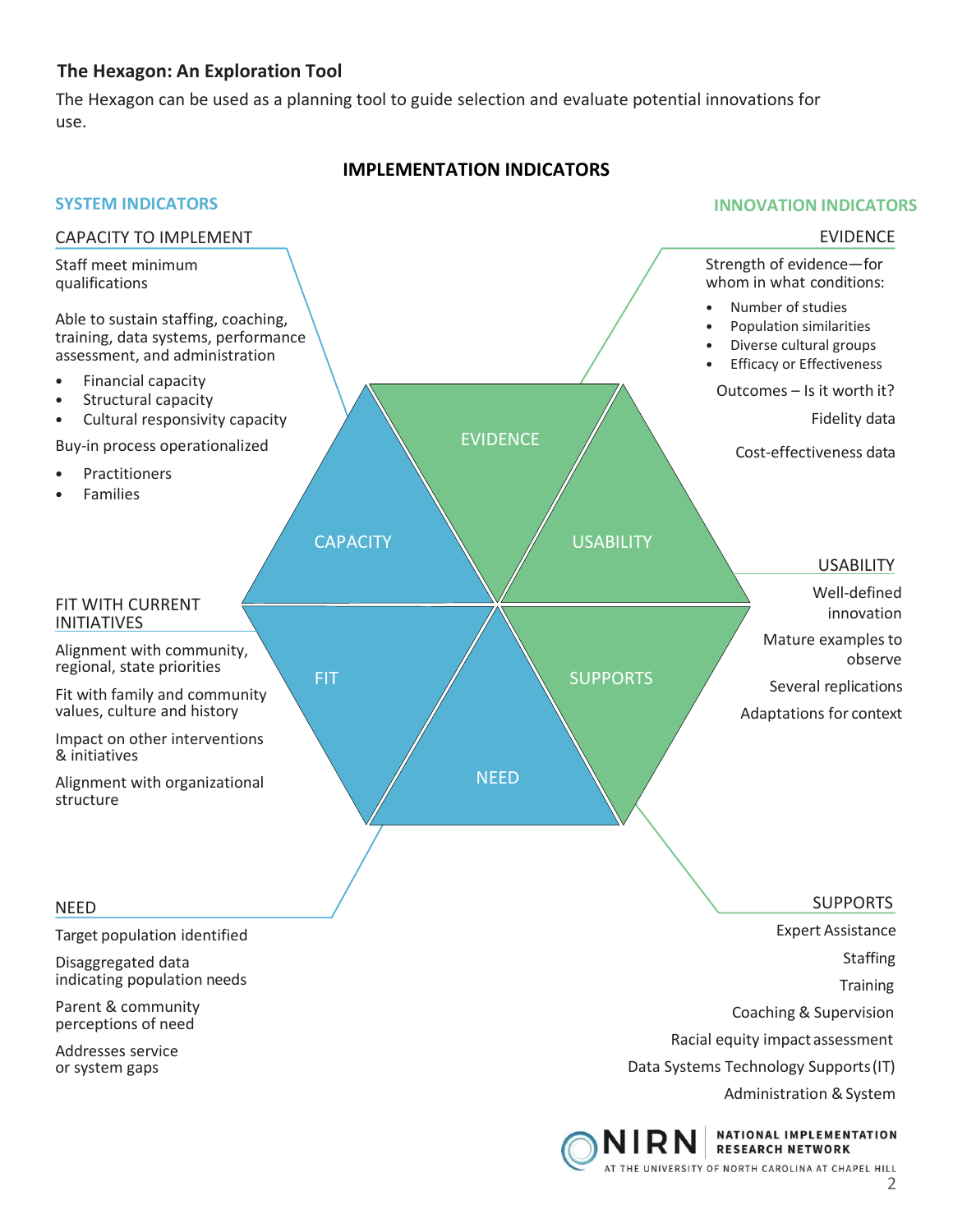

NATIONAL IMPLEMENTATION **RESEARCH NETWORK** 

Individuals Participating in the Assessment:

Facilitator(s): Today's Date:

Innovation Being Assessed:

Identified Need to be Addressed:

Identify the innovation to be assessed. Write the numerical rating that best describes each component below.

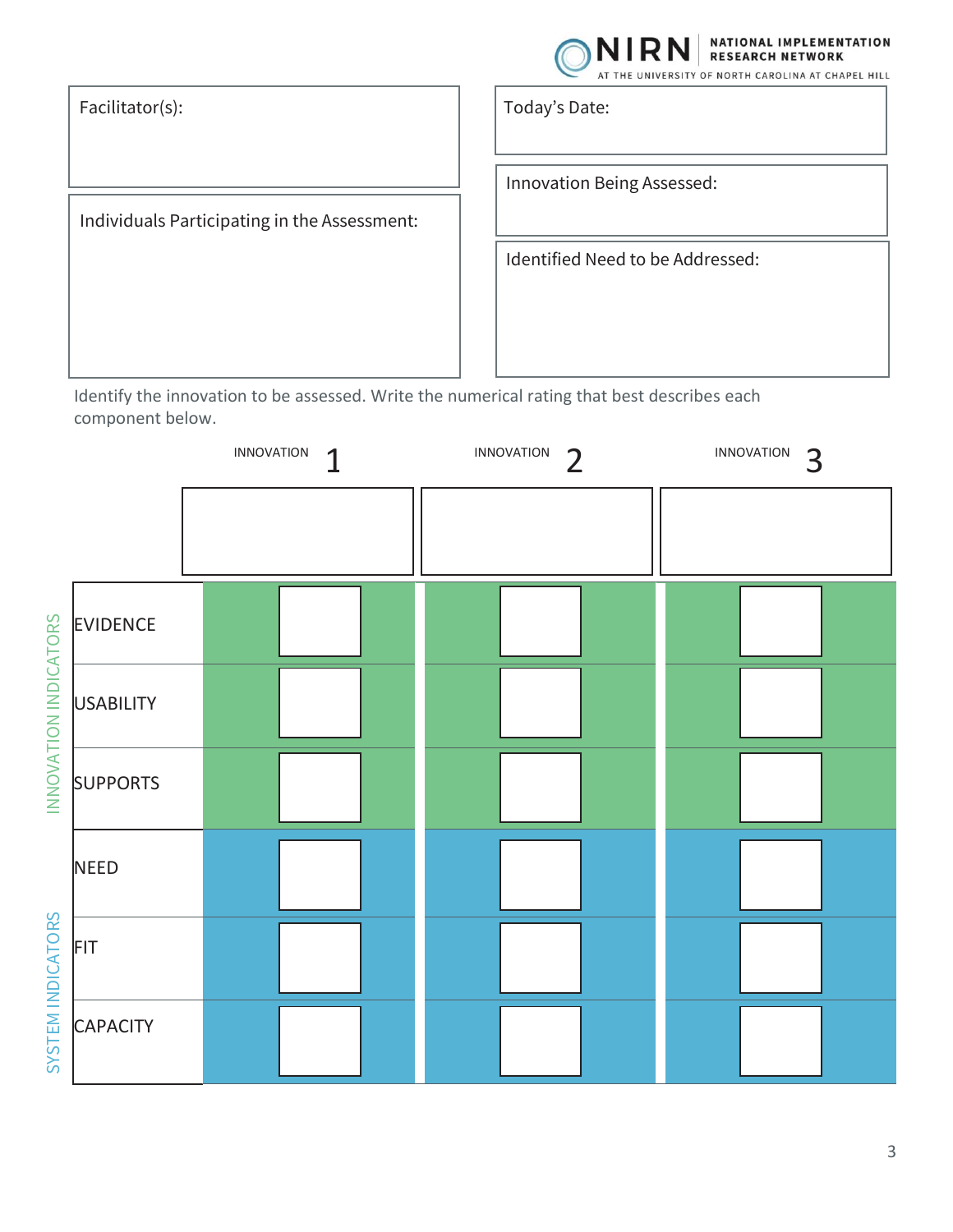1. Are there research data available to demonstrate the effectiveness (e.g. randomized trials, quasi-experimental designs) of the innovation? If yes, provide citations or links to reports or publications.

2. What is the strength of the evidence? Under what conditions was the evidence developed?

3. What outcomes are expected when the innovation is implemented as intended? How much of a change can be expected?

4. If research data are not available, are there evaluation data to indicate effectiveness (e.g. pre/post data, testing results, action research)? If yes, provide citations or links to evaluation reports.

5. Is there practice-based evidence or community-defined evidence to indicate effectiveness? If yes, provide citations or links.

6. Is there a well-developed theory of change or logic model that demonstrates how the innovation is expected to contribute to short term and long-term outcomes?

7. Do the studies (research and/or evaluation) provide data specific to the setting in which it will be implemented (e.g., has the innovation been researched or evaluated in a similar context?)? If yes, provide citations or links to evaluation reports.

- 8. Do the studies (research and/or evaluation) provide data specific to effectiveness for culturally and linguistically specific populations? If yes, provide citations or links specific to effectiveness for families or communities from diverse cultural groups
- 9. Add additional question

**Ratings** - Does the Innovation demonstrate a statistically significant effect on improving outcomes?

5 Strong Evidence from experimental study; or

4 Moderate Evidence from quasi-experimental study; or

3 Promising Evidence from correlational study; or

2 Demonstrates a Rationale *based on high-quality research findings (evidence informed)* and it is likely to improve outcomes. *Includes ongoing efforts to examine the effects (PDSA-Cycles).*

1 No Evidence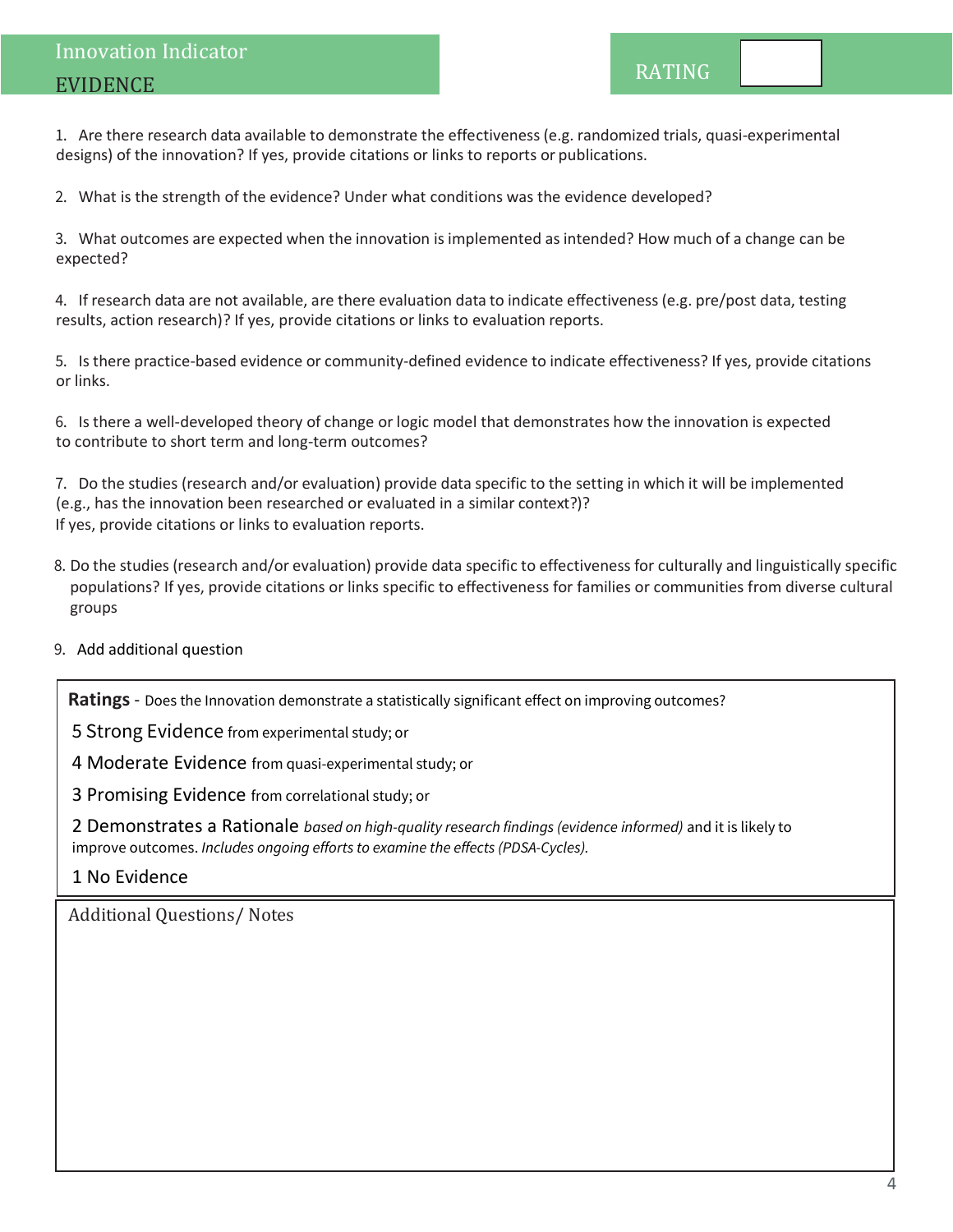1. Is the innovation clearly defined (e.g. what it is, for whom it is intended)?

2. Are core features of the innovation identified, listed, named (e.g. key components of the innovation that are required in order to be effective)?

3. Is each core feature well operationalized (e.g., staff know what to do and say, how to prepare, how to assess progress)?

4. Is there guidance on core features that can be modified or adapted to increase contextual fit?

5. Is there a fidelity assessment that measures practitioner behavior (i.e., assessment of whether staff use the innovation as intended)? If yes, provide citations, documents, or links to fidelity assessment information.

6. Has the innovation been adapted for use within culturally and linguistically specific populations and/or is there a recommended process for gathering community input into culturally specific enhancements?

7. What do we know about the key reasons for previous successful replications?

- 8. What do we know about the key problems that led to unsuccessful replication efforts previously?
- 9. Are there mature examples with successful histories of implementing the innovation who are willing to be observed?

#### 10. Add Additional questions

#### 11. Add Additional questions

### **Ratings**

#### 5 Highly Usable

The innovation has operationalized principles and values, core components that are measurable and observable, and a validated fidelity assessment; modifiable components are identified to support contextualization for new settings or populations

#### 4 Usable

The innovation has operationalized principles and values and core components that are measurable and observable but does not have a fidelity assessment; modifiable components are identified to support contextualization for new settings or populations

#### 3 Somewhat Usable

The innovation has operationalized principles and values and core components that are measurable and observable but does not have a fidelity assessment; modifiable components are not identified

#### 2 Minimally Usable

The innovation has identified principles and values and core components; however, the principles and core components are not defined in measurable or observable terms; modifiable components are not identified

#### 1 Not Usable

The innovation does not identify principles and values or core components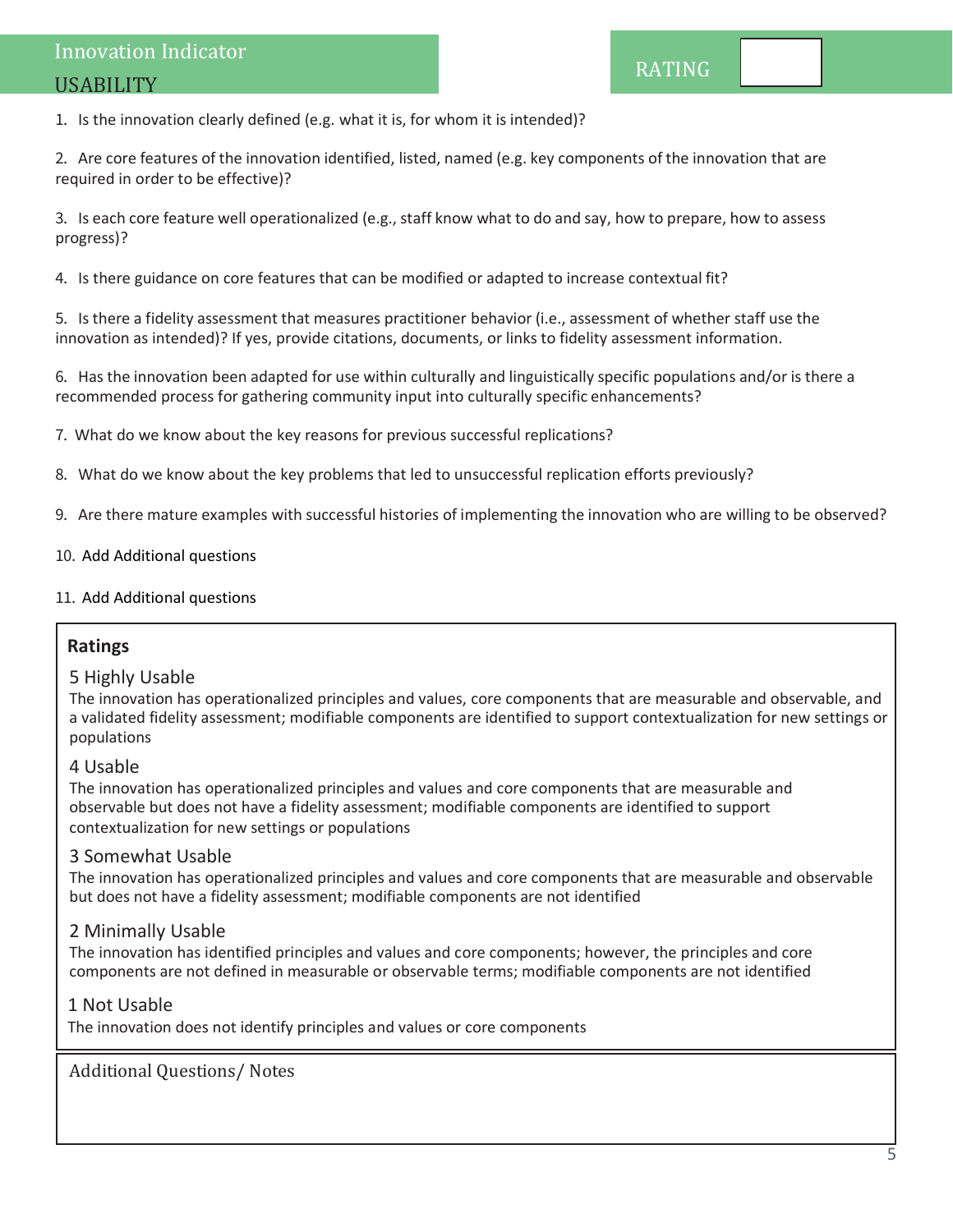## Innovation Indicator SUPPORTS

1. Is there a qualified "expert" (e.g., consultant, innovation developer, intermediary, technical assistance provider) who can help with implementation over time? If yes, list names and/or organization (e.g. Center, University) and contacts.

2. Are there start-up costsfor implementation of the innovation (e.g., fees to the innovation developer)? If yes, itemize in notes section. What does the organization receive for these costs?

3. Are there curricula and other resources related to the innovation readily available? If so, list publisher or links. What is the cost of these materials? Enter in notes section.

4. Is training and professional development related to this innovation readily available? Is training culturally sensitive? Does it address issues of race equity, cultural responsiveness or implicit bias? Include the source oftraining and professional development. What is the cost of these materials? Enter in notes section.

5. Is coaching available for this innovation? Is coaching culturally sensitive? If so, list coaching resources and cost in notes section.

6. Are sample job descriptions and interview protocols available for hiring or selecting new staff for this innovation? If so, identify here and any costs associated.

7. Is guidance on administrative policies and procedures available? If so, identify resources and any costsassociated.

8. Are there resources to develop a data management plan for this innovation (including data system and monitoring tools) available? If so, identify resources and any costs associated.

9. Is there a recommended orientation to facilitate "buy-in" for staff, key stakeholders and collaborative partners? If so, explain/describe briefly in notes section.

10. Add additional question

11. Add additional question

### **Ratings**

#### 5 Well Supported

Comprehensive resources are available from an expert (a innovation developer or intermediary) to support implementation, including resources for building the competency of staff (staff selection, training, coaching, fidelity) and organizational practice (data system and data use support, policies and procedures, stakeholder and partner engagement.)

### 4 Supported

Some resources are available to support implementation, such as resources to support staff competency but not organizational practice

### 3 Somewhat Supported

Limited resources are available, such as a curriculum available for purchase

### 2 Minimally Supported

General guidance provided (such as suggestion to use strengths-based approaches with staff) but no specific resources

### 1 Not Supported

Few to no resources to support implementation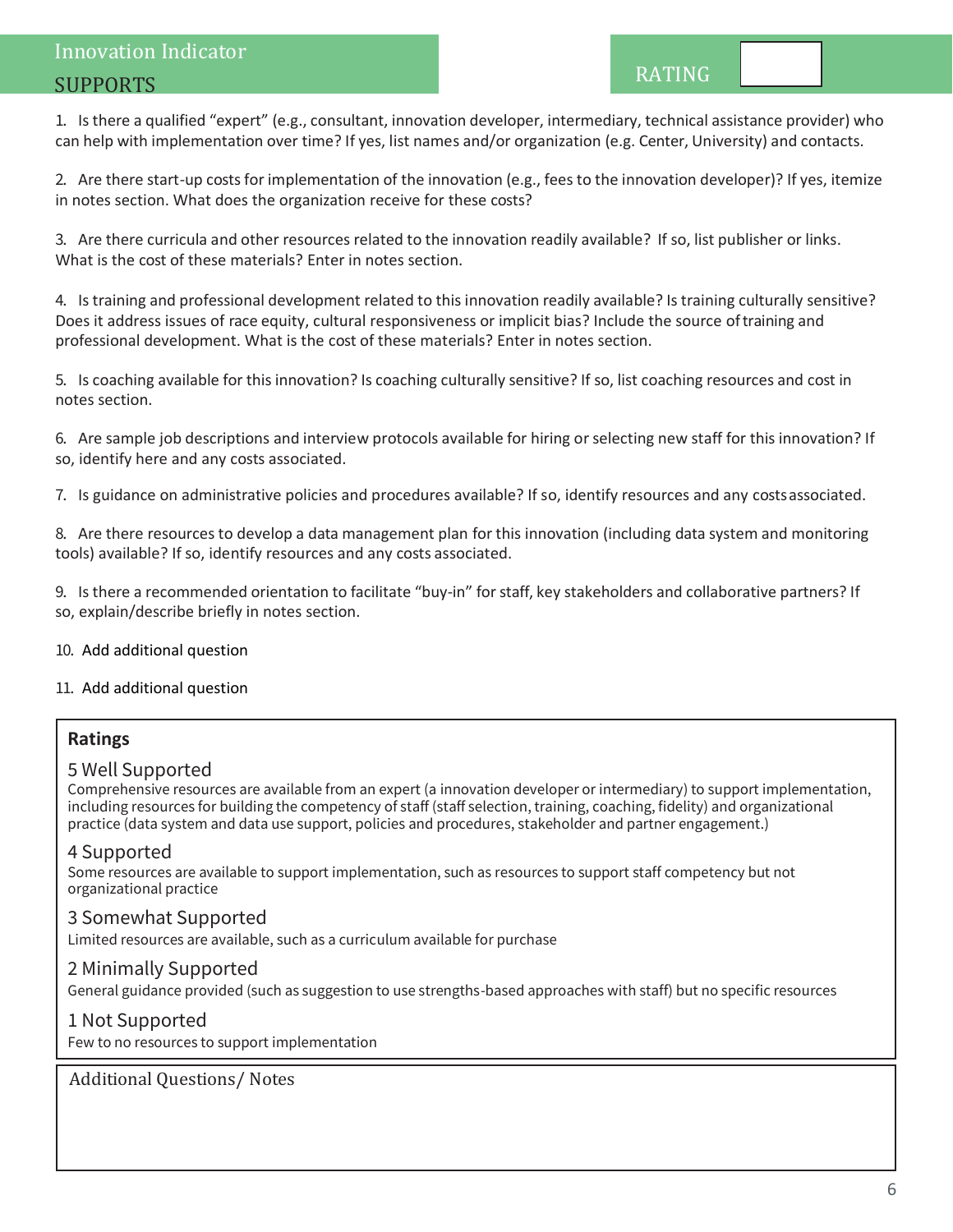#### 1. Who is the identified population of concern?

2. What is/are the identified needs of this population?

3. Was an analysis of data conducted to identify specific area(s) of need relevant to the innovation? If yes, what data were analyzed? Were these data disaggregated by race, ethnicity and language?

4. How do affected individuals and community members perceive their need? What do they believe will be helpful? How were community members engaged to assess their perception of need?

5. Is there evidence that the innovation addresses the specific area(s) of need identified? If so, how was this evidence generated (e.g., experimental research design, quasi- experimental research design, pre-post, descriptive)?

- 6. If the innovation is implemented, what can potentially change for this population?
- 7. Add additional questions if needed

#### 8. Add additional questions if needed

### **Ratings**

#### 5 Strongly Meets Need

The innovation has demonstrated meeting need for identified population through rigorous research (e.g., experimental design) with comparable population; disaggregated data have been analyzed to demonstrate innovation meets need of specific subpopulations

#### 4 Meets Need

The innovation has demonstrated meeting need for identified population through rigorous research (e.g., experimental design) with comparable population; disaggregated data have not been analyzed for specific subpopulation

### 3 Somewhat Meets Need

The innovation has demonstrated meeting need for identified population through less rigorous research design (e.g., quasi-experimental, pre-post) with comparable population; disaggregated data have not been analyzed for specific subpopulation

#### 2 Minimally Meets Need

The innovation has demonstrated meeting need for identified population through practice experience; disaggregated data have not been analyzed for specific subpopulation

#### 1 Does Not Meet Need

The innovation has not demonstrated meeting need for identified population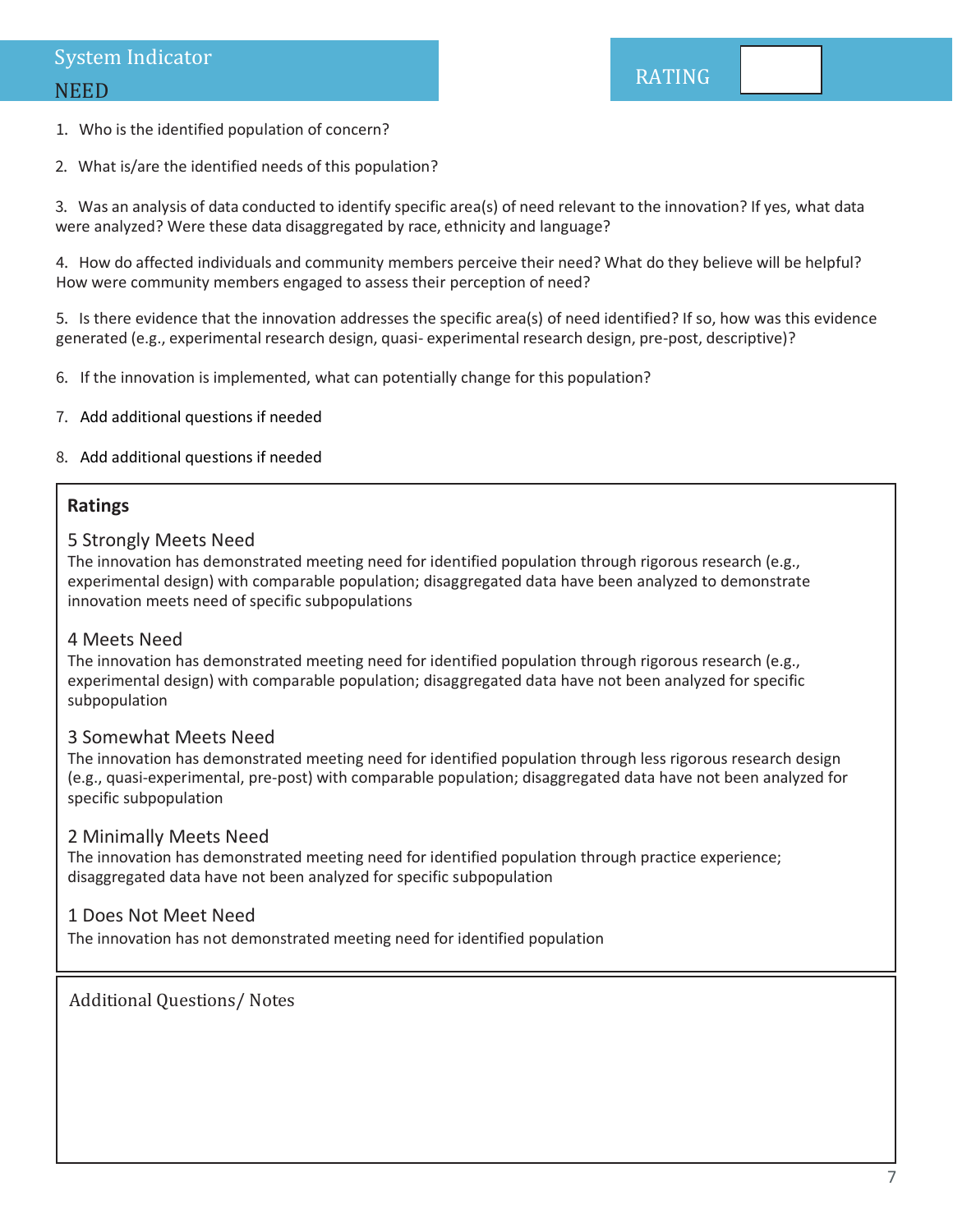## System Indicator

### FIT

1. How does the innovation fit with priorities of the organization?

2. How does the innovation fit with family and community values in the impacted community, including the values of culturally and linguistically specific populations?

- 3. What other initiatives currently being implemented will intersect with the innovation?
- 4. How does the innovation fit with other existing initiatives?

5. Will the other initiatives make it easier or more difficult to implement the proposed innovation and achieve the desired outcomes?

- 6. How does the innovation fit with the community's history?
- 7. Add additional questions if needed
- 8. Add additional questions if needed

### **Ratings**

#### 5 Strong Fit

The innovation fits with the priorities of the organization; community values, including the values of culturally and linguistically specific populations; and other existing initiatives

### 4 Fit

The innovation fits with the priorities of the organization and community values; however, the values of culturally and linguistically specific population have not been assessed for fit

### 3 Somewhat Fit

The innovation fits with the priorities of the organization, but it is unclear whether it aligns with community values and other existing initiatives

### 2 Minimal Fit

The innovation fits with some of the priorities of the organization, but it is unclear whether it aligns with community values and other existing initiatives

### 1 Does Not Fit

The innovation does not fit with the priorities of the organization or community values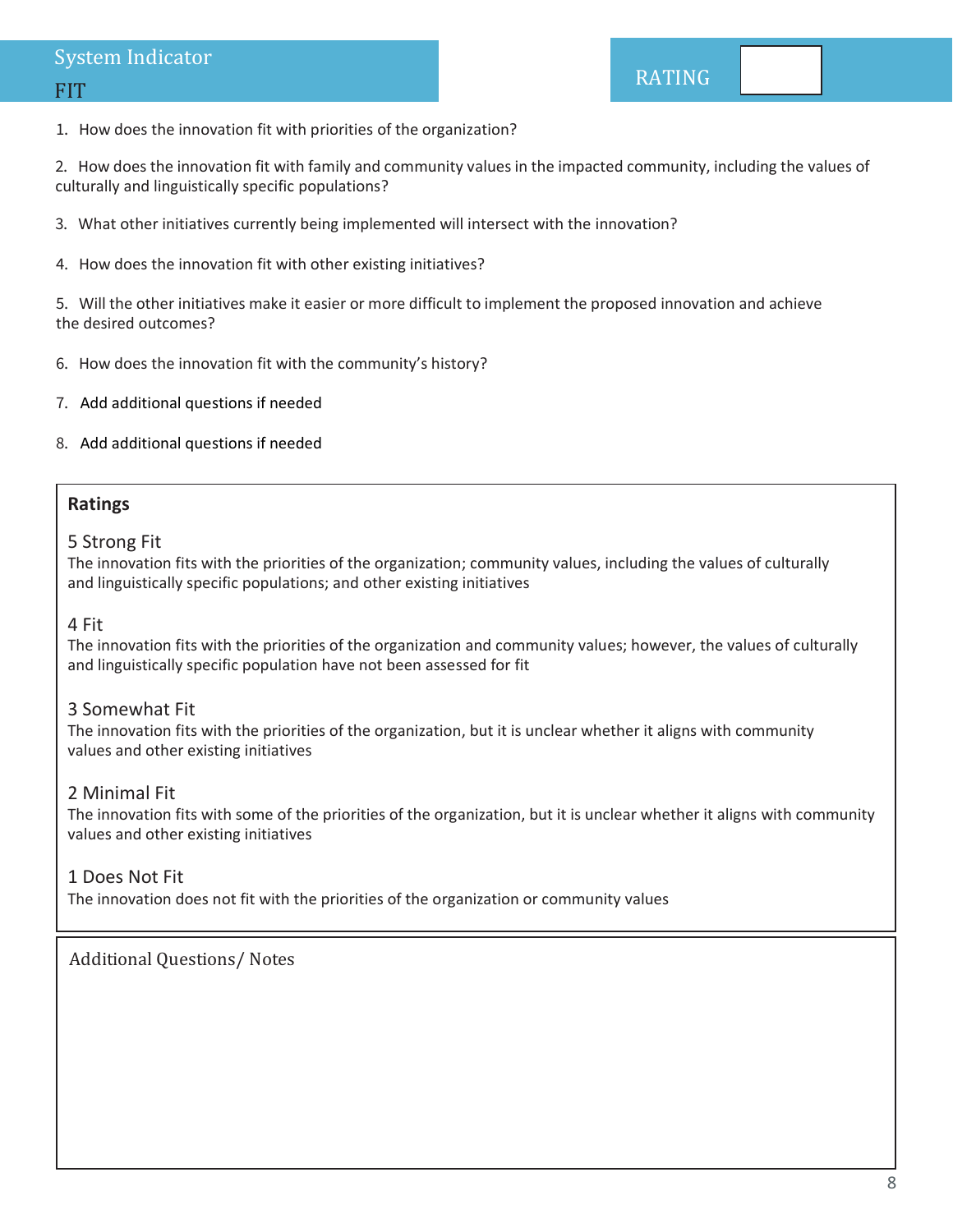# System Indicator CAPACITY TO IMPLEMENT EXAMPLEMENT RATING

1. Typically, how much does it cost to run the innovation each year? Are there resources to support this cost? If the current budget cannot support this format, outline a resource development strategy.

2. What are the staffing requirements for the innovation? (Number and type of staff, e.g., education, credentials, content knowledge)

3. Does the organization currently employ or have access to staff that meet these requirements?

4. If so, do those staff have a cultural and language match with the population they serve, as well as relationships in community?

5. What administrative practices must be developed or refined to support the use of this innovation?

6. Is leadership knowledgeable about and in support of this innovation? Do leaders have the diverse skills and perspectives representative of the community being served?

7. Do staff have the capacity to collect and use data to inform ongoing monitoring and improvement of the innovation?

8. What administrative policies or procedures must be adjusted to support the work of practitioners and others to implement the innovation?

9. Will the current communication system facilitate effective internal and external communication with stakeholders, including impacted families and the community?

10. Will the innovation require use of or changes to building facilities? Use notes section to explain. List required uses of and/or changes. Include costs if known.

11. Does the innovation require new technology (hardware or software, such as a data system)? Use notes section to explain. List required hardware and/or software. Include costs if known.

12. Does the innovation require use of or changes to the monitoring and reporting system? Use notes section to explain. List required uses of and/or changes. Include costs if known.

13. Add additional questions if needed